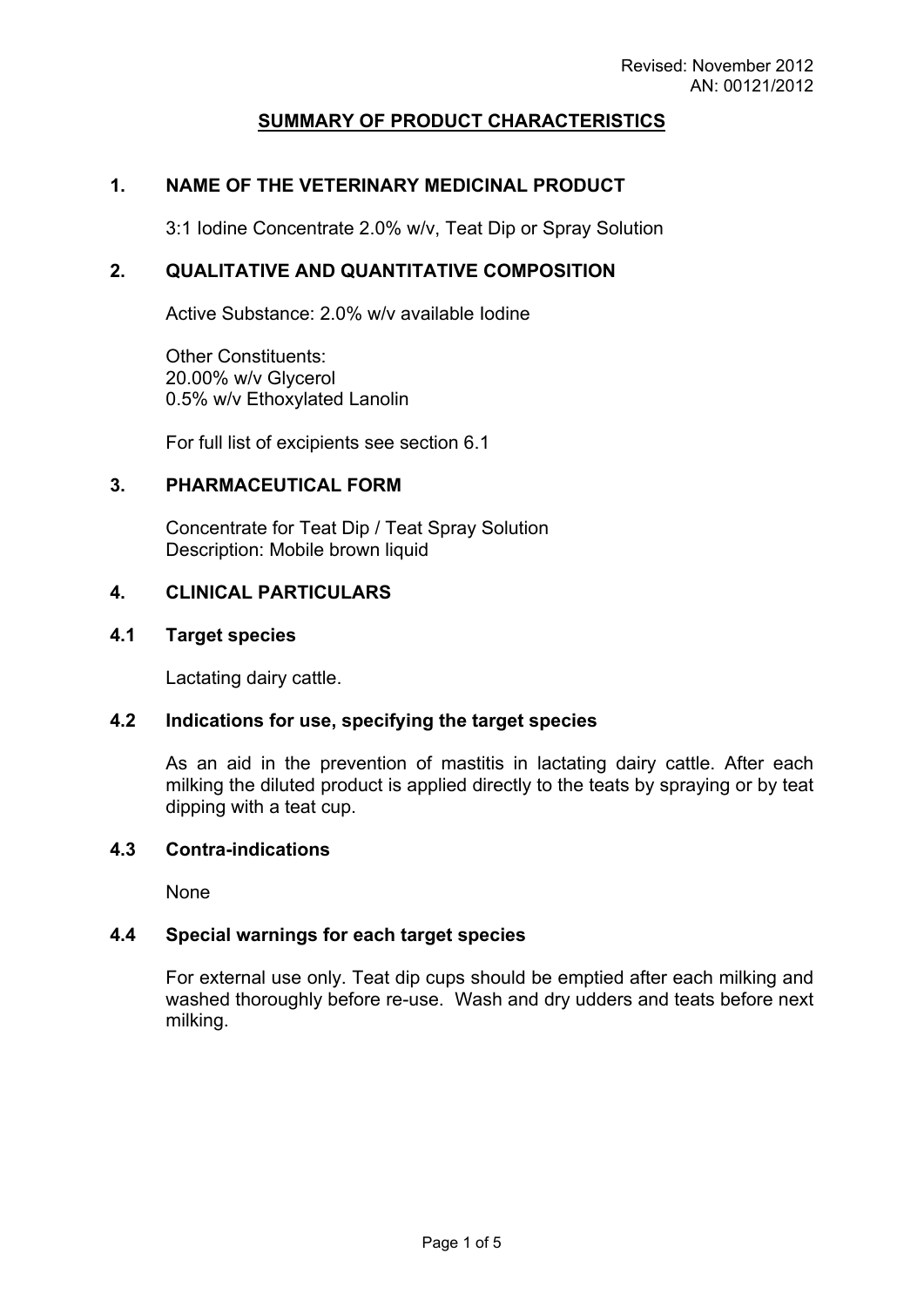### **4.5 Special precautions for use**

i. Special precautions for use in animals

None

ii. Special precautions to be taken by the person administering the medicinal product to animals

### **CONCENTRATE**

The following safety phrases refer to the concentrated product only and do not apply once the product is diluted to the working solution: Risk of serious damage to eyes. Wear eye/face protection when preparing the dip or spray.

DILUTED WORKING SOLUTION When using as a spray, avoid working in spray mist. Avoid contact with eyes. In case of contact with eyes, rinse immediately with plenty of water and seek medical advice. If swallowed, seek medical advice immediately and show this container or label. Hands and exposed skin should be washed after using this product. Keep away from food, drink and animal feedstuffs. Do not eat, drink or smoke whilst using the product

### **4.6 Adverse reactions (frequency and seriousness)**

None noted.

### **4.7 Use during pregnancy, and lactation or lay**

The product is a medicinal disinfectant intended as an aid against mastitis. It is designed to be used on lactating dairy cattle and is applied externally without risk to the cow.

### **4.8 Interaction with other medicinal products aments and other forms of interaction**

Do not mix with other products.

#### **4.9 Amounts to be administered and administration route**

The product is a concentrated teat dip which is diluted and then applied directly to the teats of dairy cattle by either semi-automatic hand held spray equipment or by dipping using a teat cup containing the product. Prepare fresh solution daily.

Pre milking teat dipping: If the teats are clean, dry wipe the teats with a paper towel. Use one disposable towel per cow. When the teats are dirty, clean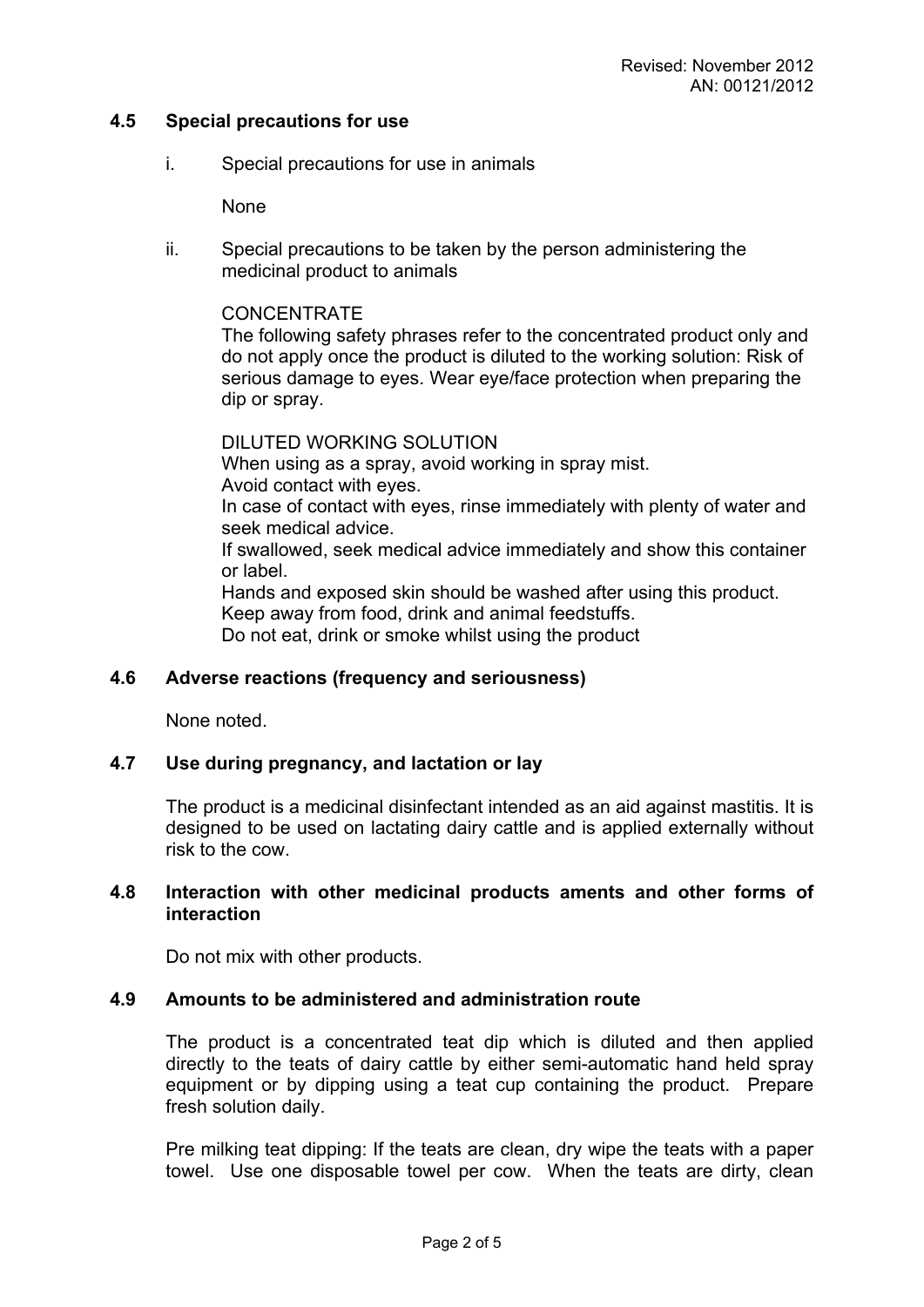with a paper towel soaked in udder wash ie: 25ml of product in 8 litres of clean water. Forestrip each teat. Prepare a solution of 1 part product added to 3 parts of clean water. Prepare a fresh solution daily. Fill the teat cup two thirds full with this solution. Dip each teat ensuring that the entire surface of the teat comes into contact with the solution. Allow a minimum contact time of 30 seconds. Refill the teat cup as necessary from the solution. Teat cups should be emptied after use and washed before re-use.

Post-milking teat dipping / spraying: This concentrate requires to be diluted just prior to use.

Prepare a solution of 1 part product to 3 parts clean water. Prepare a fresh solution daily. Fill the teat cup two thirds full with this solution. After each cow has been milked, dip each teat ensuring that the entire surface of the teat comes into contact with the solution. Refill the teat cup as necessary from the solution. Teat cups should be emptied after use and washed before re-use. Wash and dry teats and udders before next milking. Dry teats thoroughly with a paper towel to remove iodine residues. Use one disposable towel for each cow.

Spraying: Prepare a solution of 1 part product to 3 parts clean water. Prepare a fresh solution daily. After each cow has been milked, spray the entire surface of each teat with the solution. Wash and dry teats and udders before next milking.

Udder washing: When the teats are dirty clean them with a paper towel soaked in 25 ml of product in 8 litres of clean water. When mastitis is in the herd use 25 ml of product in 4 litres of clean water. Prepare a fresh solution daily. Use one disposable paper towel for each cow

Cluster dipping: Between transferring clusters from one cow to the next, plunge the clusters 3 times into a solution prepared by adding 25 ml of teat dip concentrate to 8 litres of water.

### **4.10 Overdose (symptoms, emergency procedures, antidotes) if necessary**

The limited external use of this product makes an overdose very unlikely.

#### **4.11 Withdrawal period(s)**

Meat – zero days / Milk – zero hours

### **5. PHARMACOLOGICAL PROPERTIES**

**Pharmacotherapeutic group:** Products for teats and udder, disinfectants

**ATC Vet code:** QG52A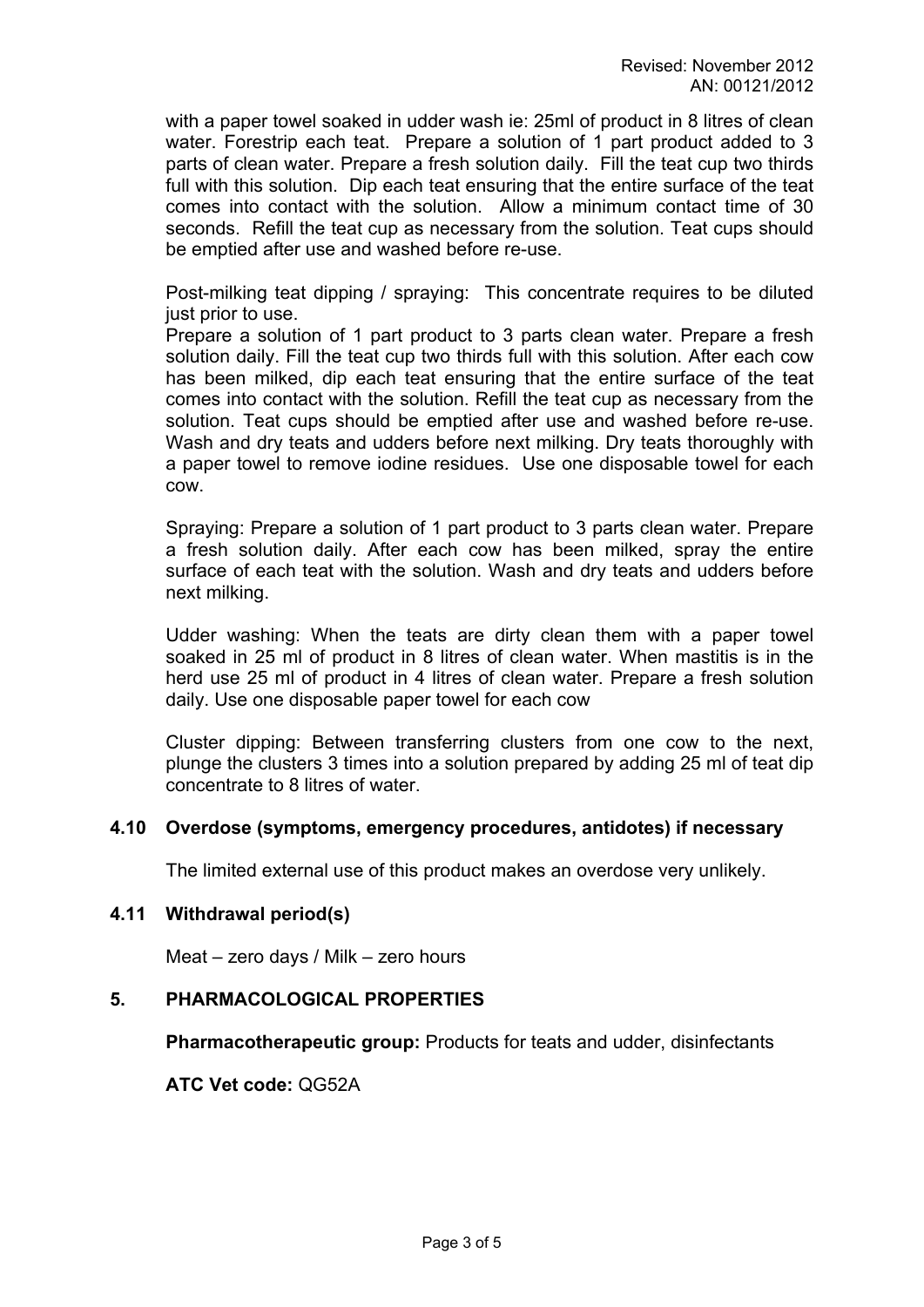### **5.1 Pharmacodynamic properties**

Iodine is a halogen element being a member of Group VII of the Periodic Table. In common with other members of this group, notably chlorine, it is a broad-spectrum bactericide useful for skin disinfection.

### **6. PHARMACEUTICAL PARTICULARS**

### **6.1 List of excipients**

Ethoxylated Lanolin Alcohol  $(C_9-C_{11})$  8 mole ethoxylate **Glycerol** Hydroiodic Acid Water Potable

### **6.2 Incompatibilities**

Incompatible with Chlorhexidine-based teat dips.

### **6.3 Shelf life**

Shelf life of the veterinary medicinal product as packaged for sale; 1 year.

#### **6.4 Special precautions for storage**

For one milking only when transferred to teat dip cup. Use diluted product immediately. Discard any remaining diluted solutions at the end of each day. Do not store above 25°C. Protect from frost. If the contents freeze it is important that they are thoroughly thawed and mixed before use. Protect from direct sunlight. Store upright, tightly closed in original container. Store away from animal feed

### **6.5 Nature and composition of immediate packaging**

#### Available in;

5 and 10 litre natural high density polyethylene bottles closed with white opaque high density polyethylene screw-fit caps.

25 or 200 litre opaque high density polyethylene drums closed with white opaque high density polyethylene screw-fit caps.

The 200 litre container should not be returned for re-filling.

Not all pack sizes may be marketed